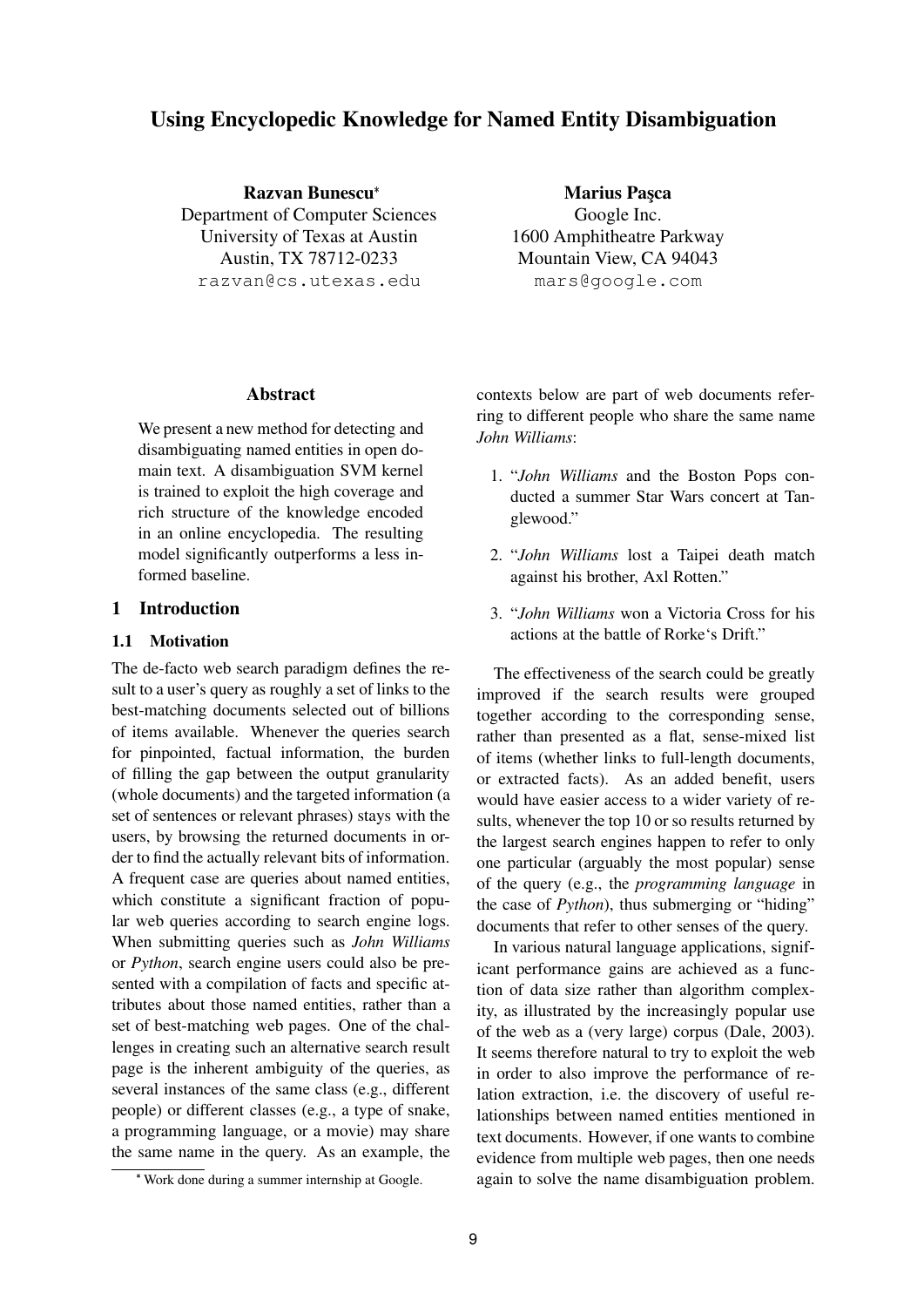Without solving it, a relation extraction system analyzing the sentences in the above example could mistakenly consider the third as evidence that *John Williams* the composer fought at *Rorke's Drift*.

## **1.2 Approach**

The main goal of the research reported in this paper is to develop a named entity disambiguation method that is intrinsically linked to a dictionary mapping proper names to their possible named entitiy denotations. More exactly, the method:

- 1. Detects whether a proper name refers to a named entity included in the dictionary (*detection*).
- 2. Disambiguates between multiple named entities that can be denoted by the same proper name (*disambiguation*).

As a departure from the methodology of previous approaches, the paper exploits a non-traditional web-based resource. Concretely, it takes advantage of some of the human knowledge available in Wikipedia, a free online encyclopedia created through decentralized, collective efforts of thousands of users (Remy, 2002). We show that the structure of Wikipedia lends itself to a set of useful features for the detection and disambiguation of named entities. The remainder of the paper is organized as follows. Section 2 describes Wikipedia, with an emphasis on the features that are most important to the entity disambiguation task. Section 3 describes the extraction of named entity entries (versus other types of entries) from Wikipedia. Section 4 introduces two disambiguation methods, which are evaluated experimentally in Section 5. We conclude with future work and conclusions.

## **2 Wikipedia – A Wiki Encyclopedia**

Wikipedia is a free online encyclopedia written collaboratively by volunteers, using a wiki software that allows almost anyone to add and change articles. It is a multilingual resource - there are about 200 language editions with varying levels of coverage. Wikipedia is a very dynamic and quickly growing resource – articles about newsworthy events are often added within days of their occurrence. As an example, the September 2005 version contains 751,666 articles, around 180,000 more articles than four months earlier. The work in this paper is based on the English version from May 2005, which contains 577,860 articles.

Each article in Wikipedia is uniquely identified by its title – a sequence of words separated by underscores, with the first word always capitalized. Typically, the title is the most common name for the entity described in the article. When the name is ambiguous, it is further qualified with a parenthetical expression. For instance, the article on *John Williams* the composer has the title *John Williams (composer)*.

Because each article describes a specific entity or concept, the remainder of the paper sometimes uses the term 'entity' interchangeably to refer to both the article and the corresponding entity. Also, let  $E$  denote the entire set of entities from Wikipedia. For any entity  $e \in E$ , e.title is the title name of the corresponding article, and  $e.T$  is the text of the article.

In general, there is a many-to-many correspondence between names and entities. This relation is captured in Wikipedia through *redirect* and *disambiguation* pages, as described in the next two sections.

## **2.1 Redirect Pages**

A *redirect page* exists for each alternative name that can be used to refer to an entity in Wikipedia. The name is transformed (using underscores for spaces) into a title whose article contains a redirect link to the actual article for that entity. For example, *John Towner Williams* is the full name of the composer *John Williams*. It is therefore an alternative name for the composer, and consequently the article with the title *John Towner Williams* is just a pointer to the article for *John Williams (composer)*. An example entry with a considerably higher number of redirect pages is *United States*. Its redirect pages correspond to acronyms (*U.S.A*., *U.S.*, *USA*, *US*), Spanish translations (*Los Estados Unidos*, *Estados Unidos*), misspellings (*Untied States*) or synonyms (*Yankee land*).

For any given Wikipedia entity  $e \in E$ , let  $e:R$  be the set of all names that redirect to <sup>e</sup>.

## **2.2 Disambiguation Pages**

Another useful structure is that of *disambiguation pages*, which are created for ambiguous names, i.e. names that denote two or more entities in Wikipedia. For example, the disambiguation page for the name *John Williams* lists 22 associated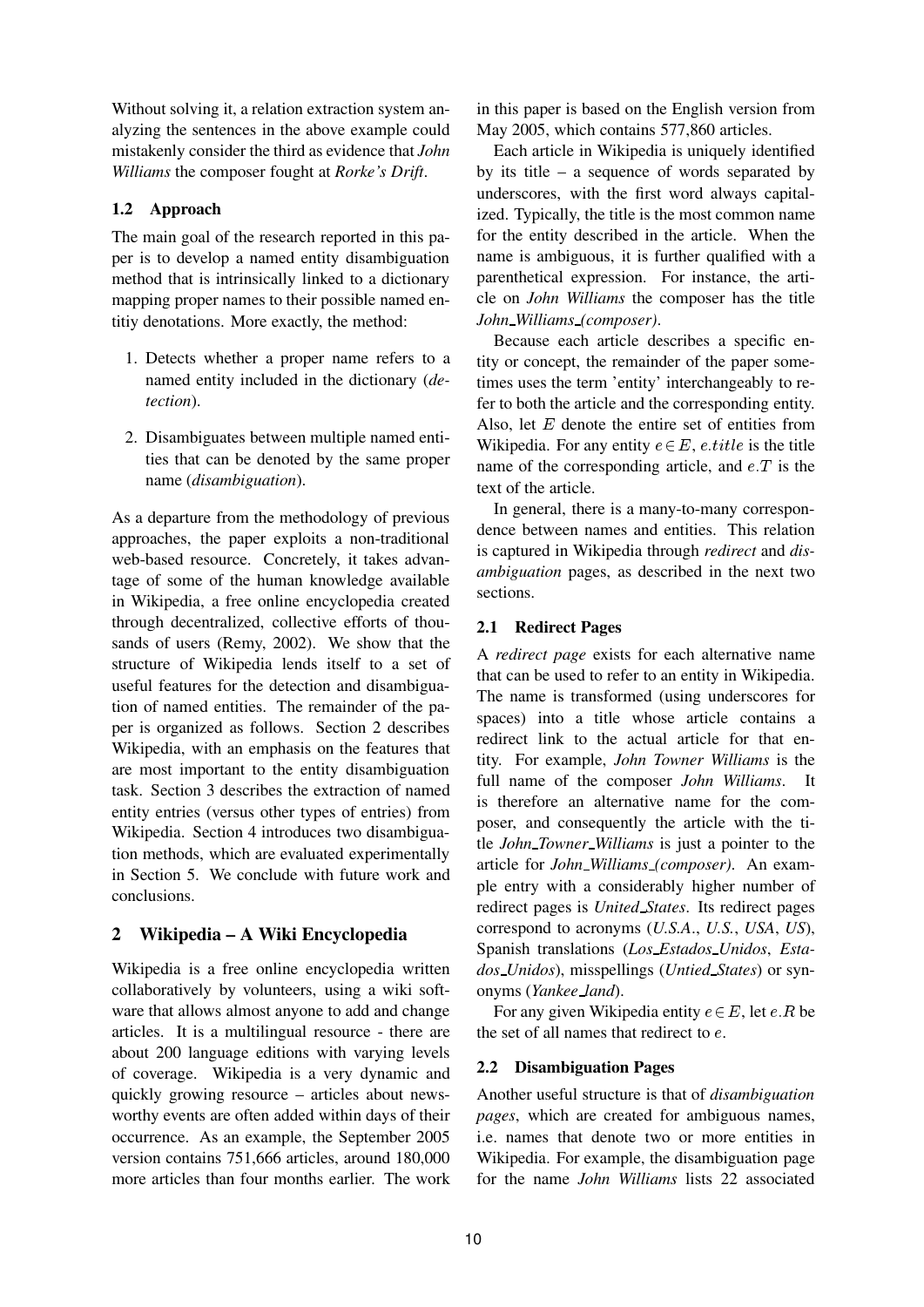| <b>TITLE</b>                 | <b>REDIRECT</b>           | <b>DISAMBIG</b>      | <b>CATEGORIES</b>                 |  |  |
|------------------------------|---------------------------|----------------------|-----------------------------------|--|--|
|                              |                           |                      | Star Wars music,                  |  |  |
| John Williams (composer)     | John Towner Williams      | John Williams        | Film score composers,             |  |  |
|                              |                           |                      | 20th century classical composers  |  |  |
| John Williams (wrestler)     | Ian Rotten                | John Williams        | Professional wrestlers,           |  |  |
|                              |                           |                      | People living in Baltimore        |  |  |
| John Williams (VC)           | none                      | John Williams        | British Army soldiers,            |  |  |
|                              |                           |                      | British Victoria Cross recipients |  |  |
| <b>Boston Pops Orchestra</b> | Boston Pops,              | Pops                 | American orchestras.              |  |  |
|                              | The Boston Pops Orchestra |                      | Massachusetts musicians           |  |  |
| <b>United States</b>         | US, USA,                  | US, USA,             | North American countries,         |  |  |
|                              | United States of America  | <b>United States</b> | Republics, United States          |  |  |
|                              |                           | Venus,               | <b>Venus</b>                      |  |  |
| Venus (planet)               | <b>Planet Venus</b>       | Morning Star,        | Planets of the Solar System,      |  |  |
|                              |                           | <b>Evening Star</b>  | Planets, Solar System,            |  |  |

Table 1: Examples of Wikipedia titles, aliases and categories

entities. Therefore, besides the non-ambiguous names that come from redirect pages, additional aliases can be found by looking for all disambiguation pages that list a particular Wikipedia entity. In his philosophical article "On Sense and Reference" (Frege, 1999), Gottlob Frege gave a famous argument to show that sense and reference are distinct. In his example, the planet Venus may be referred to using the phrases "morning star" and "evening star". This theoretical example is nicely captured in practice in Wikipedia by two disambiguation pages, *Morning Star* and *Evening Star*, both listing Venus as a potential referent.

For any given Wikipedia entity  $e \in E$ , let  $e.D$ be the set of names whose disambiguation pages contain a link to <sup>e</sup>.

#### **2.3 Categories**

Every article in Wikipedia is required to have at least one category. As shown in Table 1, *John Williams (composer)* is associated with a set of categories, among them *Star Wars music*, *Film score composers*, and *20th century classical composers*. Categories allow articles to be placed into one or more topics. These topics can be further categorized by associating them with one or more parent categories. In Table 1 *Venus* is shown as both an article title and a category. As a category, it has one direct parent *Planets of the Solar System*, which in turn belongs to two more general categories, *Planets* and *Solar System*. Thus, categories form a directed acyclic graph, allowing multiple categorization schemes to co-exist simultaneously. There are in total 59,759 categories in Wikipedia.

For a given Wikipedia entity  $e \in E$ , let  $e.C$  be the set of categories to which  $e$  belongs (i.e.  $e$ 's immediate categories and all their ancestors in the Wikipedia taxonomy).

#### **2.4 Hyperlinks**

Articles in Wikipedia often contain mentions of entities that already have a corresponding article. When contributing authors mention an existing Wikipedia entity inside an article, they are required to link at least its first mention to the corresponding article, by using *links* or *piped links*. Both types of links are exemplified in the following wiki source code of a sentence from the article on Italy: *"The [[Vatican City*|*Vatican]] is now an independent enclave surrounded by [[Rome]]"*. The string from the second link (*"Rome"*) denotes the title of the referenced article. The same string is also used in the display version. If the author wants another string displayed (e.g., *"Vatican"* instead of *"Vatican City"*), then the alternative string is included in a piped link, after the title string. Consequently, the display string for the aforementioned example is: *"The Vatican is now an independent enclave surrounded by Rome"*. As described later in Section 4, the hyperlinks can provide useful training examples for a named entity disambiguator.

#### **3 A Dictionary of Named Entities**

We organize all named entities from Wikipedia into a dictionary structure  $D$ , where each string entry  $d \in D$  is mapped to the set of entities  $d.E$  that can be denoted by  $d$  in Wikipedia. The first step is to identify named entities, i.e. entities with a proper name title. Because every title in Wikipedia must begin with a capital letter, the decision whether a title is a proper name relies on the following sequence of heuristic steps: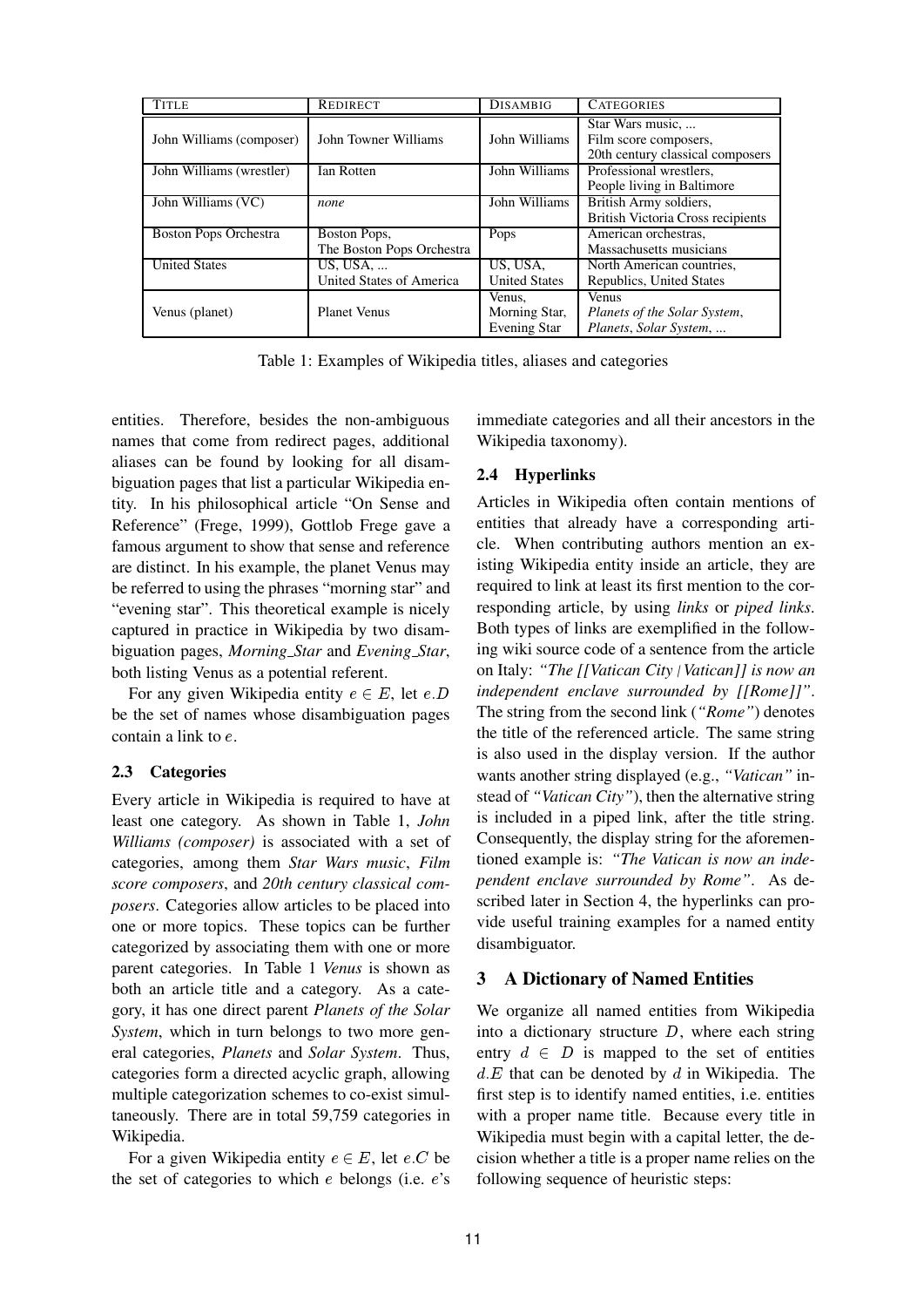- 1. If  $e.title$  is a multiword title, check the capitalization of all content words, i.e. words other than prepositions, determiners, conjunctions, relative pronouns or negations. Consider <sup>e</sup> a named entity if and only if all content words are capitalized.
- 2. If  $e.title$  is a one word title that contains at least two capital letters, then  $e$  is a named entity. Otherwise, go to step 3.
- 3. Count how many times *e.title* occurs in the text of the article, in positions other than at the beginning of sentences. If at least 75% of these occurrences are capitalized, then  $e$  is a named entity.

The combined heuristics extract close to half a million named entities from Wikipedia. The second step constructs the actual dictionary  $D$  as follows:

- $\bullet$  The set of entries in D consists of all strings that may denote a named entity, i.e. if  $e \in E$ is a named entity, then its title name  $e.title$ , its redirect names  $e.R$ , and its disambiguation names  $e.D$  are all added as entries in  $D.$
- Each entry string  $d \in D$  is mapped to d.E, the set of entities that <sup>d</sup> may denote in Wikipedia. Consequently, a named entity <sup>e</sup> is included in  $d.E$  if and only if  $d = e.title, d \in e.R$ , or  $d\in e.D.$

#### **4 Named Entity Disambiguation**

As illustrated in Section 1, the same proper name may refer to more than one named entity. The named entity dictionary from Section 3 and the hyperlinks from Wikipedia articles provide a dataset of disambiguated occurrences of proper names, as described in the following. As shown in Section 2.4, each link contains the title name of an entity, and the proper name (the display string) used to refer to it. We use the term *query* to denote the occurrence of a proper name inside a Wikipedia article. If there is a dictionary entry matching the proper name in the query  $q$  such that the set of denoted entities  $q.E$  contains at least two entities, one of them the true answer entity  $q.e.$  then the query  $q$  is included in the dataset. More exactly, if  $q.E$  contains n named entities  $e_1, e_2, ..., e_n$ , then the dataset will be augmented with *n* pairs  $\langle q, e_k \rangle$ represented as follows:

$$
\langle q, e_k \rangle = [\delta(e_k, q.e) \mid q.T \mid e_k.title]
$$

The field  $q.T$  contains all words occurring in a limit length window centered on the proper name. The window size is set to 55, which is the value that was observed to give optimum performance in the related task of cross-document coreference (Gooi and Allan, 2004). The Kronecker delta function  $\delta(e_k, q.e)$  is 1 when  $e_k$  is the same as the entity  $q.e$  referred in the link. Table 2 lists the query pairs created for the three *John Williams* queries from Section 1.1, assuming only three entities in Wikipedia correspond to this name.

|          | <b>Query Text</b>   | <b>Entity Title</b>      |
|----------|---------------------|--------------------------|
|          | Boston Pops conduct | John_Williams_(composer) |
| 0        | Boston Pops conduct | John Williams (wrestler) |
| $\theta$ | Boston Pops conduct | John_Williams_(VC)       |
|          | lost Taipei match   | John_Williams_(wrestler) |
|          | lost Taipei match   | John_Williams_(composer) |
| $\theta$ | lost Taipei match   | John_Williams_(VC)       |
|          | won Victoria Cross  | John_Williams_(VC)       |
|          | won Victoria Cross  | John_Williams_(composer) |
| 0        | won Victoria Cross  | John Williams (wrestler) |

Table 2: Disambiguation dataset.

The application of this procedure on Wikipedia results into a dataset of 1,783,868 disambiguated queries.

#### **4.1 Context-Article Similarity**

Using the representation from the previous section, the name entity disambiguation problem can be cast as a ranking problem. Assuming that an appropriate scoring function  $score(q, e_k)$  is available, the named entity corresponding to query  $q$  is defined to be the one with the highest score:

$$
\hat{e} = arg \max_{e_k} score(q, e_k)
$$
 (1)

If  $\hat{e} = q.e$  then  $\hat{e}$  represents a hit, otherwise  $\hat{e}$  is a miss. Disambiguation methods will then differ based on the way they define the scoring function. One ranking function that is evaluated experimentally in this paper is based on the cosine similarity between the context of the query and the text of the article:

$$
score(q, e_k) = cos(q.T, e_k.T) = \frac{q.T}{\|q.T\|} \frac{e_k.T}{\|e_k.T\|}
$$

The factors  $q.T$  and  $e_k.T$  are represented in the standard vector space model, where each component corresponds to a term in the vocabulary, and the term weight is the standard  $tf \times idf$  score (Baeza-Yates and Ribeiro-Neto, 1999). The vocabulary <sup>V</sup> is created by reading all Wikipedia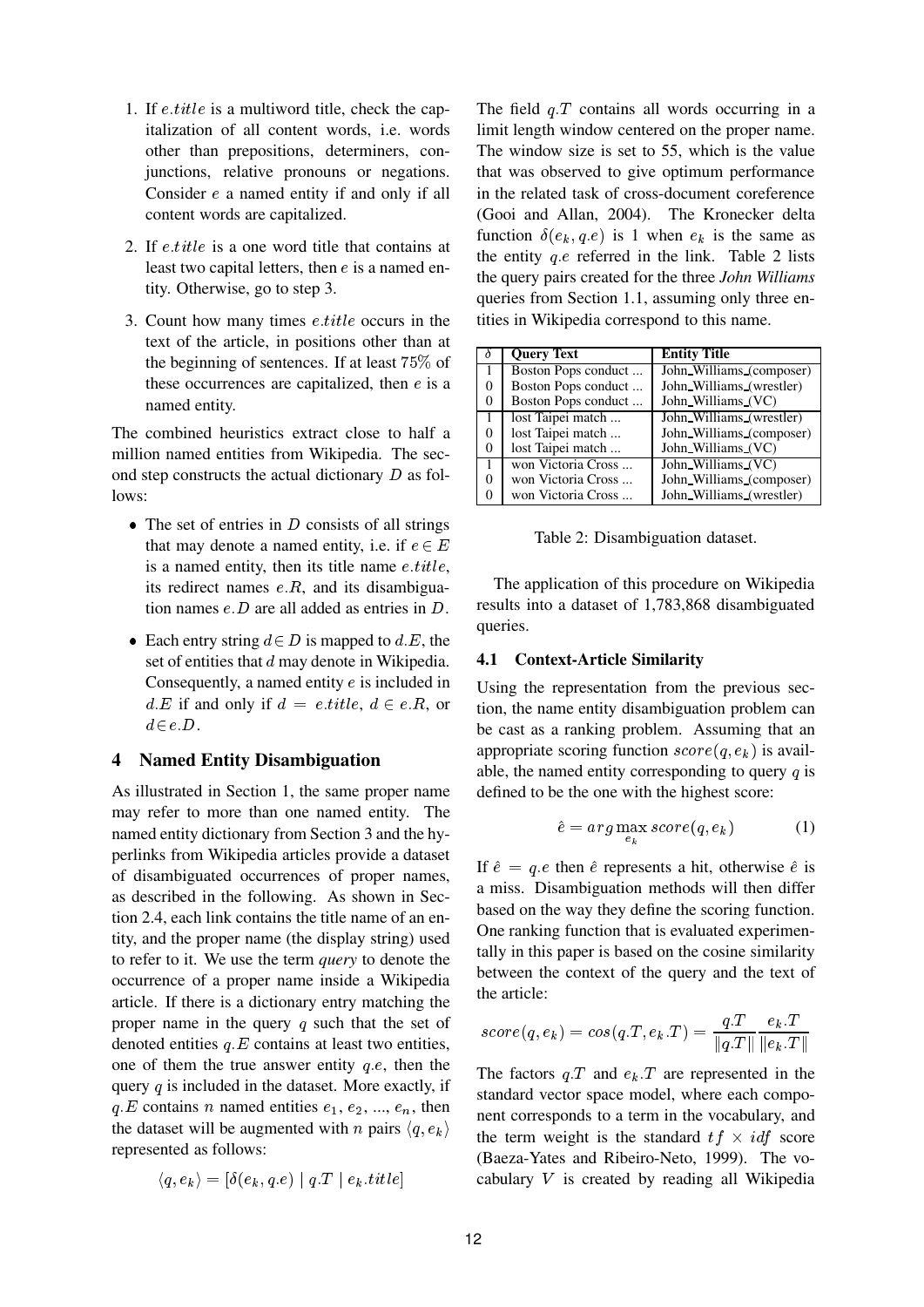articles and recording, for each word stem  $w$ , its document frequency  $df(w)$  in Wikipedia. Stopwords and words that are too frequent or too rare are discarded. A generic document  $d$  is then represented as a vector of length  $|V|$ , with a position for each vocabulary word. If  $f(w)$  is the frequency of word w in document d, and N is the total number of Wikipedia articles, then the weight of word  $w \in V$  in the  $tf \times idf$  representation of d is:

$$
d_w = f(w) \ln \frac{N}{df(w)} \tag{2}
$$

#### **4.2 Taxonomy Kernel**

An error analysis of the cosine-based ranking method reveals that, in many cases, the pair  $\langle q, e \rangle$ fails to rank first, even though words from the query context unambiguously indicate <sup>e</sup> as the actual denoted entity. In these cases, cue words from the context do not appear in  $e$ 's article due to two main reasons:

- 1. The article may be too short or incomplete.
- 2. Even though the article captures most of the relevant concepts expressed in the query context, it does this by employing synonymous words or phrases.

The cosine similarity between q and  $e_k$  can be seen as an expression of the total degree of correlation between words from the context of query  $q$  and a given named entity  $e_k$ . When the correlation is too low because the Wikipedia article for named entity  $e_k$  does not contain all words that are relevant to  $e_k$ , it is worth considering the correlation between context words and the categories to which  $e_k$  belongs. For illustration, consider the two queries for the name *John Williams* from Figure 1.

To avoid clutter, Figure 1 depicts only two entities with the name *John Williams* in Wikipedia: the composer and the wrestler. On top of each entity, the figure shows one of their Wikipedia categories (*Film score composers* and *Professional wrestlers* respectively), together with some of their ancestor categories in the Wikipedia taxonomy. The two query contexts are shown at the bottom of the figure. In the context on the left, words such as *conducted* and *concert* denote concepts that are highly correlated with the *Musicians*, *Composers* and *Film score composers* categories. On the other hand, their correlation with other categories in Figure 1 is considerably lower. Consequently, a



Figure 1: Word-Category correlations.

goal of this paper is to design a disambiguation method that 1) learns the magnitude of these correlations, and 2) uses these correlations in a scoring function, together with the cosine similarity. Our intuition is that, given the query context on the left, such a ranking function has a better chance of ranking the "composer" entity higher than the "wrestler" entity, when compared with the simple cosine similarity baseline.

We consider using a linear ranking function as follows:

 $-$ n

$$
\hat{e} = arg \max_{\alpha} \mathbf{w} \ \Phi(q, e_k) \tag{3}
$$

The feature vector  $\Phi(q, e_k)$  contains a dedicated feature  $\phi_{cos}$  for cosine similarity, and  $|V| \times |C|$ features  $\phi_{w,c}$  corresponding to combinations of words <sup>w</sup> from the Wikipedia vocabulary <sup>V</sup> and categories <sup>c</sup> from the Wikipedia taxonomy <sup>C</sup>:

$$
\begin{array}{rcl}\n\phi_{cos}(q, e_k) & = & \cos(q. T, e_k. T) \\
\phi_{w,c}(q, e_k) & = & \begin{cases}\n1 & \text{if } w \in q. T \text{ and } c \in e_k. C, \\
0 & \text{otherwise.}\n\end{cases}\n\end{array}
$$
\n
$$
(4)
$$

The weight vector <sup>w</sup> models the magnitude of each word-category correlation, and can be learned by training on the query dataset described at the beginning of Section 4. We used the kernel version of the large-margin ranking approach from (Joachims, 2002) which solves the optimization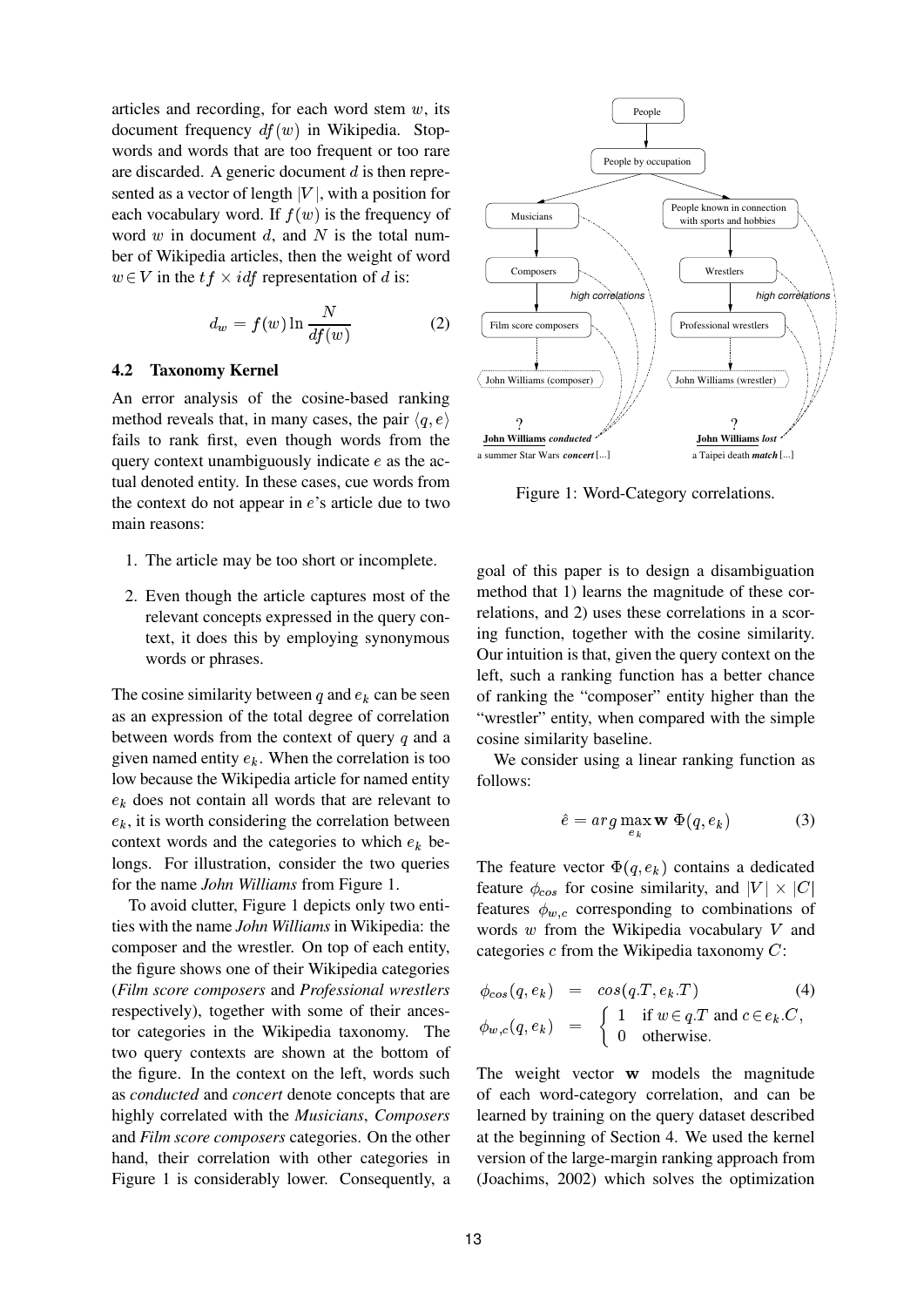problem in Figure 2. The aim of this formulation is to find a weight vector <sup>w</sup> such that 1) the number of ranking constraints  $\mathbf{w} \ \Phi(q, q.e) \geq \mathbf{w} \ \Phi(q, e_k)$ from the training data that are violated is minimized, and 2) the ranking function  $\mathbf{w} \Phi(q, e_k)$ generalizes well beyond the training data.

minimize:  
\n
$$
V(w, \xi) = \frac{1}{2} \mathbf{w} \cdot \mathbf{w} + C \sum \xi_{q,k}
$$
\nsubject to:  
\n
$$
\mathbf{w} (\Phi(q, q.e) - \Phi(q, e_k)) \ge 1 - \xi_{q,k}
$$
\n
$$
\xi_{q,k} \ge 0
$$
\n
$$
\forall q, \forall e_k \in q.E - \{q.e\}
$$

#### Figure 2: Optimization problem.

 $C$  is a parameter that allows trading-off margin size against training error. The number of linear ranking constraints is  $\sum_{q} (|q.E| - 1)$ . As an example, each of the three queries from Table 2 generates two constraints.

The learned <sup>w</sup> is a linear combination of the feature vectors  $\Phi(q, e_k)$ , which makes it possible to use kernels (Vapnik, 1998). It is straightforward to show that the dot product between two feature vectors  $\Phi(q, e_k)$  and  $\Phi(q', e'_k)$  is equal with the product between the number of common words in the contexts of the two queries and the number of categories common to the two named entities, plus the product of the two cosine similarities. The corresponding ranking kernel is:

$$
K(\langle q, e_k \rangle, \langle q', e'_k \rangle) = |q \cdot T \cap q' \cdot T| \cdot |e_k \cdot C \cap e'_k \cdot C|
$$
  
+  $cos(q \cdot T, e_k \cdot T) \cdot cos(q' \cdot T, e'_k \cdot T)$ 

To avoid numerical problems, the first term of the kernel is normalized and the second term is multiplied with a constant  $\alpha = 10^8$ :

$$
K(\langle q, e_k \rangle, \langle q', e'_k \rangle) = \frac{|q.T \cap q'.T|}{\sqrt{|q.T| \cdot |q'.T|}} \cdot \frac{|e_k.C \cap e'_k.C|}{\sqrt{|e_k.C| \cdot |e'_k.C|}} + \alpha \cdot \cos(q.T, e_k.T) \cdot \cos(q'.T, e'_k.T)
$$

In (McCallum et al., 1998), a statistical technique called *shrinkage* is used in order to improve the accuracy of a naive Bayes text classifier. Accordingly, one can take advantage of a hierarchy of classes by combining parameter estimates of parent categories into the parameter estimates of a child category. The taxonomy kernel is very related to the same technique – one can actually regard it as a distribution-free analogue of shrinkage.

### **4.3 Detecting Out-of-Wikipedia Entities**

The two disambiguation methods discussed above (Sections 4.1 and 4.2) implicitly assume that Wikipedia contains all entities that may be denoted by entries from the named entity dictionary. Taking for example the name *John Williams*, both methods assume that in any context, the referred entity is among the 22 entities listed on the disambiguation page in Wikipedia. In practice, there may be contexts where *John Williams* refers to an entity  $e_{out}$  that is not covered in Wikipedia, especially when  $e_{out}$  is not a popular entity. These *out-of-Wikipedia* entities are accommodated in the ranking approach to disambiguation as follows. A special entity  $e_{out}$  is introduced to denote any entity not covered by Wikipedia. Its attributes are set to null values (e.g., the article text  $e_{out}.T = \emptyset$ , and the set of categories  $e_{out}.C = \emptyset$ ). The ranking in Equation 1 is then updated so that it returns the Wikipedia entity with the highest score, if this score is greater then a fix threshold  $\tau$ , otherwise it returns  $e_{out}$ :

$$
e_{max} = arg \max_{e_k} score(q, e_k)
$$
  
\n
$$
\hat{e} = \begin{cases} e_{max} & \text{if } score(q, e_{max}) > \tau, \\ e_{out} & \text{otherwise.} \end{cases}
$$

If the scoring function is implemented as a weighted combination of feature functions, as in Equation 3, then the modification shown above results into a new feature  $\phi_{out}$ :

$$
\phi_{out}(q, e_k) = \delta(e_k, e_{out}) \tag{5}
$$

The associated weight  $\tau$  is learned along with the weights for the other features (as defined in Equation 5).

#### **5 Experimental Evaluation**

The taxonomy kernel was trained using the SVM<sup>light</sup> package (Joachims, 1999). As described in Section 4, through its hyperlinks, Wikipedia provides a dataset of 1,783,868 ambiguous queries that can be used for training a named entity disambiguator. The apparently high number of queries actually corresponds to a moderate size dataset, given that the space of parameters includes one parameter for each word-category combination. However, assuming  $SVM<sup>light</sup>$  does not run out of memory, using the entire dataset for training and testing is extremely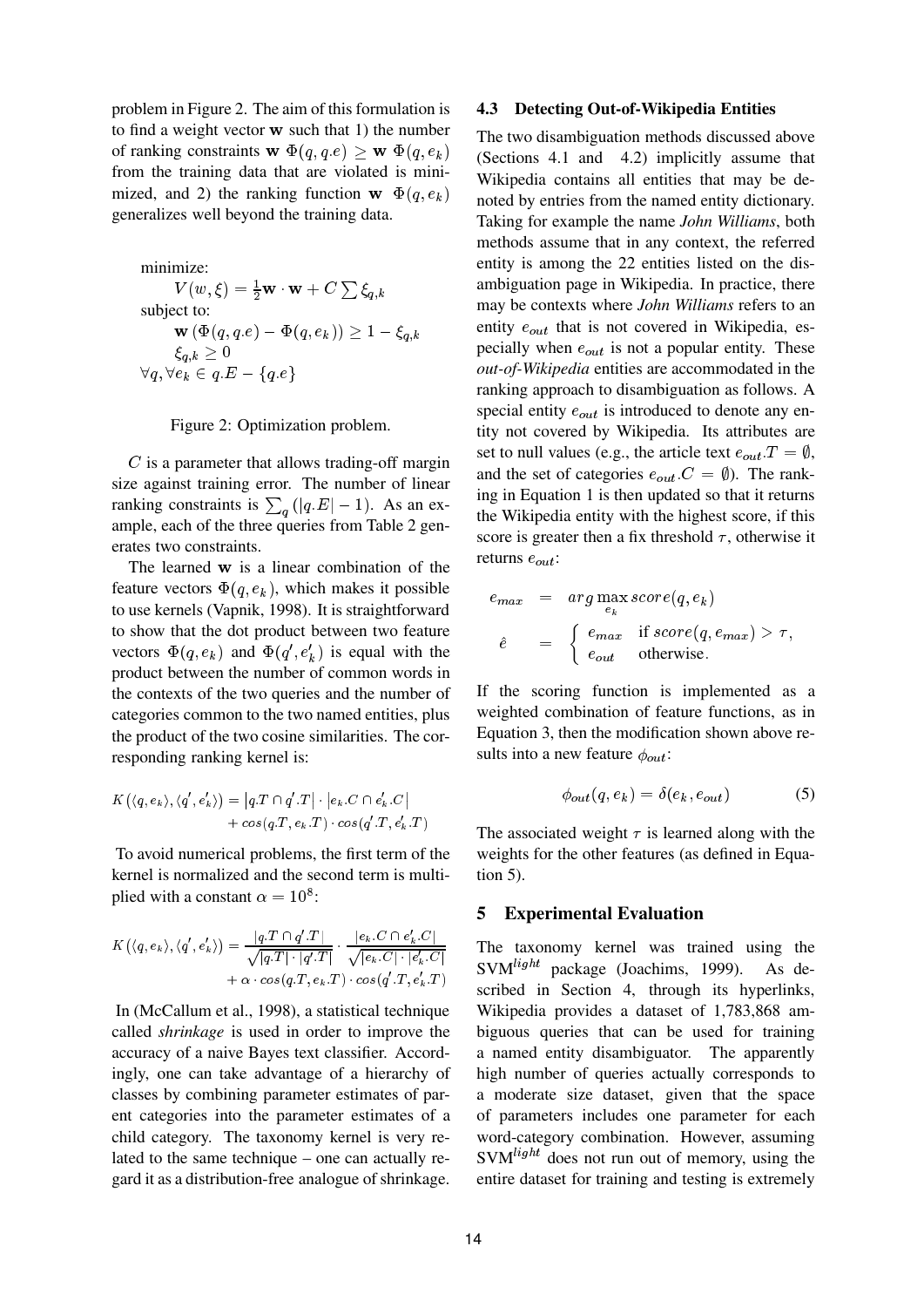|                  |          | TRAINING DATASET |                  |           | <b>TEST DATASET</b> |                  |        |          |        |
|------------------|----------|------------------|------------------|-----------|---------------------|------------------|--------|----------|--------|
|                  | $#$ CAT. | OUERIES          | PAIRS $(q, e_k)$ | # CONSTR. | <b>OUERIES</b>      | PAIRS $(q, e_k)$ | # $SV$ | TK(A)    | Cos(A) |
|                  | 10       | 12.288           | 39.880           | 27.592    | 48.661              | 147.165          | 19.693 | $77.2\%$ | 61.5%  |
| $\overline{S_2}$ | 540      | 17.970           | 55.452           | 37.482    | 70.468              | 235,290          | 29.148 | 68.4%    | 55.8%  |
| $S_3$            | 2.847    | 21.185           | 64.560           | 43,375    | 75,190              | 261,723          | 36.383 | 68.0%    | 55.4%  |
| S <sub>4</sub>   | 540      | 38.726           | 102.553          | 63.827    | 80.386              | 191.227          | 35.494 | 84.8%    | 82.3%  |

Table 3: Scenario statistics and comparative evaluation.

time consuming. Therefore, we decided to evaluate the taxonomy kernel under the following scenarios:

 $\blacksquare$  [S<sub>1</sub>] The working set of Wikipedia categories  $C_1$ is restricted to only the 110 top level categories under *People by occupation*. The query dataset used for training and testing is reduced to contain only ambiguous queries  $\langle q, e_k \rangle$  for which any potential matching entity  $e_k$  belongs to at least one of the 110 categories (i.e.  $e_k.C \cap C_1 \neq \emptyset$ ). The set of negative matching entities  $e_k$  is also reduced to those that differ from the true answer  $e$  in terms of their categories from  $C_1$  (i.e.  $e_k.C \cap C_1 \neq$  $e.C \cap C_1$ ). In other words, this scenario addresses the task of disambiguating between entities with different top-level categories under *People by occupation*.

 $\bullet$  [ $S_2$ ] In a slight generalization of [ $S_1$ ], the set of categories  $C_2$  is restricted to all categories under *People by occupation*. Each category must have at least 200 articles to be retained,which results in a total of 540 categories out of the 8202 categories under *People by occupation*. The query dataset is generated as in the first scenario by replacing  $C_1$ with  $C_2$ .

 $\blacksquare$  [S<sub>3</sub>] This scenario is similar with [S<sub>2</sub>], except that each category has to contain at least 20 articles to be retained, leading to 2847 out of 8202 categories.

 $[**S**<sub>4</sub>]$  This scenario uses the same categories as  $[S_2]$  (i.e.  $C_4 = C_2$ ). In order to make the task more realistic, all queries from the initial Wikipedia dataset are considered as follows. For each query <sup>q</sup>, out of all matching entities that do not have a category under *People by occupation*, one is randomly selected as an *out-of-Wikipedia* entity. Then, out of all queries for which the true answer is an *out-of-Wikipedia* entity, a subset is randomly selected such that, in the end, the number of queries with *out-of-Wikipedia* true answers is 10% of the total number of queries. In other words, the scenario assumes the task is to detect if a name denotes an entity belonging to the *People by occu-* *pation* taxonomy and, in the positive cases, to disambiguate between multiple entities under *People by occupation* that have the same name.

The dataset for each scenario is split into a training dataset and a testing dataset which are disjoint in terms of the query names used in their examples. For instance, if a query for the name *John Williams* is included in the training dataset, then all other queries with this name are allocated for learning (and consequently excluded from testing). Using a disjoint split is motivated by the fact that many Wikipedia queries that have the same true answer also have similar contexts, containing rare words that are highly correlated, almost exclusively, with the answer. For example, query names that refer to singers often contain album or song names, query names that refer to writers often contain book names, etc. The taxonomy kernel can easily "memorize" these associations, especially when the categories are very fine-grained. In the current framework, the unsupervised method of context-article similarity does not utilize the correlations present in the training data. Therefore, for the sake of comparison, we decided to prohibit the taxonomy kernel from using these correlations by training and testing on a disjoint split. Section 6 describes how the training queries could be used in the computation of the context-article similarity, which has the potential of boosting the accuracy for both disambiguation methods.

Table 3 shows a number of relevant statistics for each scenario: #CAT represents the number of Wikipedia categories, #SV is the number of support vectors,  $TK(A)$  and  $Cos(A)$  are the accuracy of the Taxonomy Kernel and the Cosine similarity respectively. The training and testing datasets are characterized in terms of the number of queries and query-answer pairs. The number of ranking contraints (as specified in Figure 2) is also included for the training data in column #CONSTR.

The size of the training data is limited so that learning in each scenario takes within three days on a Pentium 4 CPU at 2.6 GHz. Furthermore,